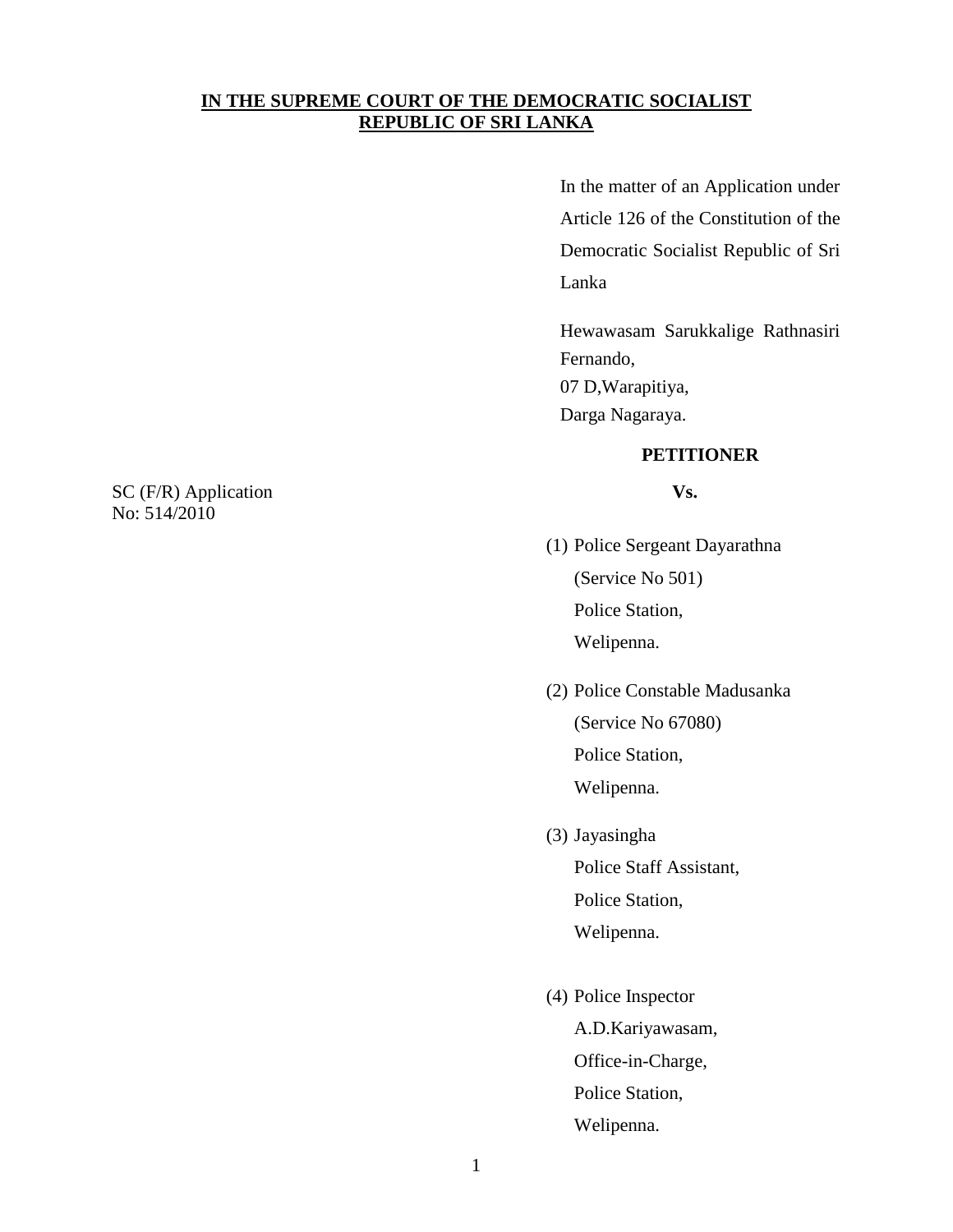- (5) Inspector General of Police, Police Headquarters, Colombo 01.
- (6) Honorable Attorney General, Attorney General Department, Colombo 12.

#### **RESPONDENTS**

| Before:    |                                                                              |
|------------|------------------------------------------------------------------------------|
|            | S. Eva Wanasundera, P.C. J.                                                  |
|            | Prasanna Jayawardena, P.C. J. and                                            |
|            | Murdu N.B. Fernando, P.C. J.                                                 |
| Counsel:   |                                                                              |
|            | Shantha Jayawaradena with Chamara Nanayakkarawasam for the Petitioner        |
|            | Shyamal Collure with Dilani Samayawardena for the $1st$ to $3rd$ Respondents |
|            | Varunika Hettige, DSG for the Attorney General.                              |
|            |                                                                              |
| Argued on: | 22.03.2018                                                                   |
|            |                                                                              |

Decided on: 27.11.2018

Murdu N.B. Fernando, P.C. J,

The Petitioner has filed this application seeking a declaration that the  $1<sup>st</sup>$  to  $4<sup>th</sup>$  Respondents and / or any one or more of them have infringed the Petitioner's Fundamental Rights guaranteed under Article 11 and / or 12 (1) and/or 13 (1) of the Constitution.

Leave to proceed was granted on 09-12-2010 for the alleged violation of Article 11 and 12 (1) of the Constitution against the  $1<sup>st</sup>$  to  $3<sup>rd</sup>$  Respondents.

By order dated 15-12-2014 the preliminary objection raised by the  $1<sup>st</sup>$  to  $3<sup>rd</sup>$  Respondents was overruled and the Petitioner was permitted to tender fresh affidavit.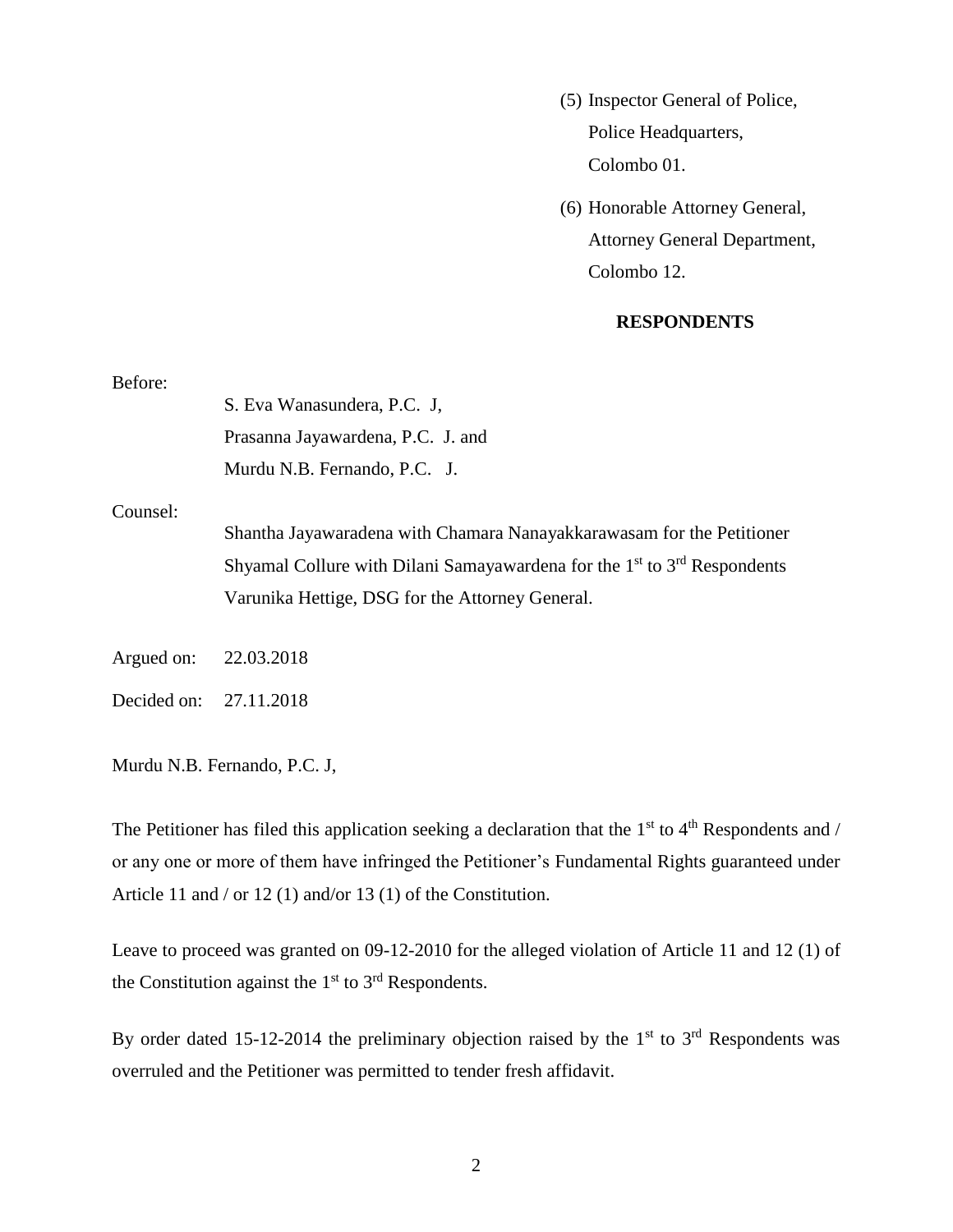The relevant facts as narrated in the Petition is as follows,

The Petitioner at the time of the incident was 50 years of age, married with four children and was employed as a Toddy Tapper in Parapathkotuwa, in the Welipanna Police Division. He was employed under one Sanath Kumara who held a legally valid Tapping License.

On 09-08-2010 at around 3.30pm, when the Petitioner was at his place of work, the 1<sup>st</sup> and 2nd Respondents clad in civil had come on a motor bike and asked for toddy. The Petitioner has said he did not have toddy for sale. The Petitioner alleged that the  $1<sup>st</sup>$  and the  $2<sup>nd</sup>$ Respondents smelt of liquor at that time. The  $1<sup>st</sup>$  and  $2<sup>nd</sup>$  Respondents insisted that they be given a bottle of toddy and when the Petitioner indicated he does not have toddy, the 1<sup>st</sup> and 2<sup>nd</sup> Respondents have threatened the Petitioner and said "how dare you say you don't have toddy. We are from the police".

Thereafter the  $2<sup>nd</sup>$  Respondent had grabbed the toddy tapping knife from the Petitioner and in the process got his palm cut and thereafter deliberately cut the Petitioner on his left shoulder with the knife and the  $2<sup>nd</sup>$  Respondent together with the  $1<sup>st</sup>$  Respondent assaulted the Petitioner on his face, chest and abdomen.

Thereafter the Petitioner alleged that the  $1<sup>st</sup>$  and  $2<sup>nd</sup>$  Respondents had removed the Petitioner's shirt and sarong, tied the petitioner's hands behind his back and dragged the Petitioner along the road for about 400 meters.

Having seen the Petitioner being dragged along road, several villagers had intervened and objected to the treatment metered out to the Petitioner. One had brought a sarong and got the 1st and 2nd Respondents to untie the Petitioner's hands for the Petitioner to wear the sarong and another had bandaged the wound with a piece of cloth and another videographed the entire incident with a mobile phone.

Thereafter the  $3<sup>rd</sup>$  Respondent came to the scene and the  $1<sup>st</sup>$  to  $3<sup>rd</sup>$  Respondents had tried to take the Petitioner to the Police Station in their motor bikes and on being insisted by the villagers that the Petitioner was badly wounded took him in a three-wheeler to the Police Station.

On the night of 09.08.2010 the Petitioner was taken to the Wettawa Government Hospital (District Hospital, Mathugama) where on admission the Petitioner had stated that he was assaulted by the Police. His family members visited him at the hospital and to them also he had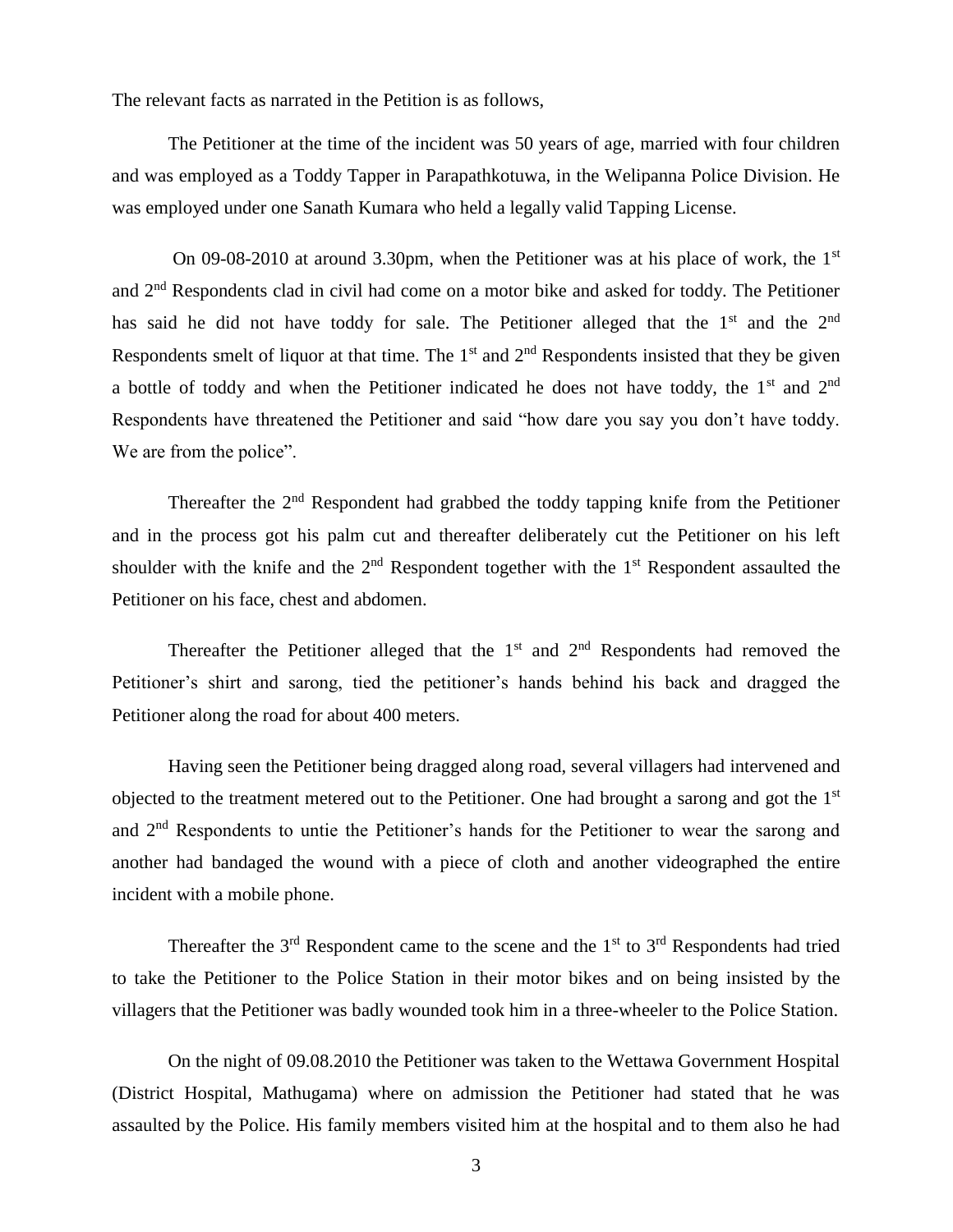stated that he was assaulted by the police. That night the Petitioner developed a severe pain in his right-ear and on the next day 10.08.2010 the Petitioner was examined by the DMO (District Medical Officer). On the same day the Magistrate visited the Petitioner and at about 2 pm two police officers recorded a statement from the Petitioner and he was asked to place his signature without reading or showing it to him. At about 3.30pm the Petitioner was taken to the Nagoda Government Hospital. Then on the same day at around 10 pm the Petitioner was taken to the Kalutara Remand Prison.

Thereafter Police filed 2 cases against the Petitioner, one under Sections 315,317 and 183 of the Penal Code on 10-08-2010 and one under the Excise Ordinance on 17-08-2010 for possession of 40 drams of toddy without a valid licence. On 17-08-2010 he was produced before the Magistrate Court and enlarged on bail and on the direction of the Magistrate examined by the JMO (Judicial Medical Officer) of Colombo and referred to the ENT clinic of the National Hospital.

Meanwhile on 13.08.2010 the Petitioner's wife had made a complaint to the Human Rights Commission, National Police Commission, IGP and others regarding the violation of Petitioner's Fundamental Rights. (The complaint and the acknowledgment is marked as P6 and P7)

In their objections the  $1<sup>st</sup>$  to  $3<sup>rd</sup>$  Respondents claimed, that they left the Welipanna Police Station on the instructions of the 4<sup>th</sup> Respondent clad in civvies on private motor cycles to check on certain information pertaining to offences under the Excise Ordinance and having taken one person into custody they proceeded to where the Petitioner was said to be selling toddy.

The  $1<sup>st</sup>$  and  $2<sup>nd</sup>$  Respondents further stated that on the instructions of the  $1<sup>st</sup>$  Respondent, the 2nd Respondent went to purchase toddy and gave the Petitioner Rs. 100 and accepted a bottle of toddy and signaled to the  $1<sup>st</sup>$  Respondent and when the  $1<sup>st</sup>$  Respondent approached the Petitioner to arrest him, the persons said to be drinking toddy took to their heels and the Petitioner alleged to be smelling of liquor offered a sum of Rs 1000 and begged not to arrest him. Then the Petitioner went inside, picked a manna knife and attacked the  $2<sup>nd</sup>$  Respondent and in the process cut the  $2<sup>nd</sup>$  Respondent's hand. Thereafter both the  $1<sup>st</sup>$  and  $2<sup>nd</sup>$  Respondents grappled with the Petitioner, used minimum force and retrieved the knife and then saw that the Petitioner had a cut injury on his shoulder.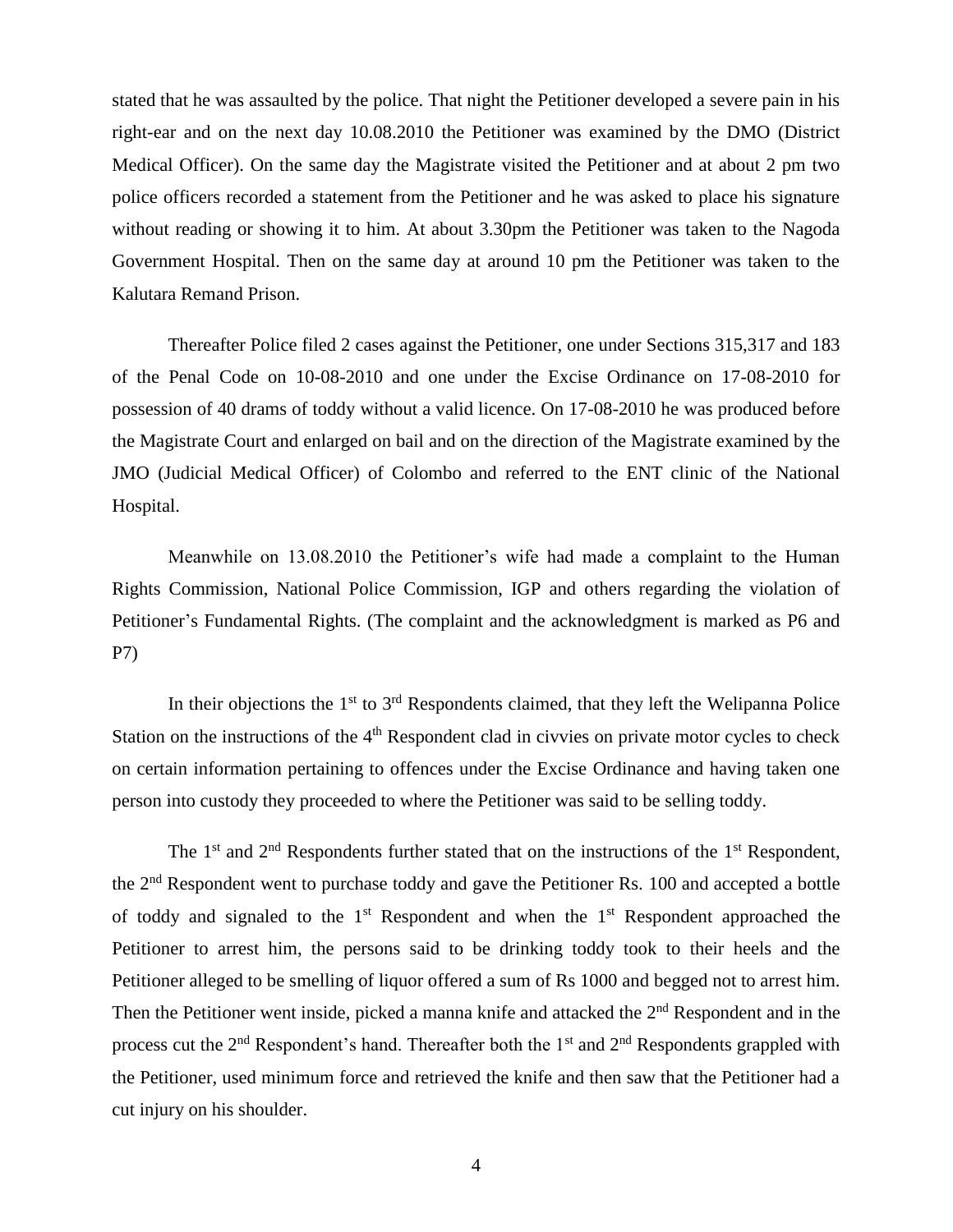The  $1<sup>st</sup>$  and  $2<sup>nd</sup>$  Respondents also denied that they removed the Petitioner's clothes or dragged him along the road and further claimed that these proceedings have been instituted maliciously at the instigation of certain parties with vested interests in order to discourage action being taken against illegal activities in the area.

The  $1<sup>st</sup>$  to  $3<sup>rd</sup>$  Respondents produced in-and-out entries and extracts of the information book as proof in this regard and maintained that minimum force was used to retrieve the knife from the Petitioner.

In ascertaining whether the Petitioner's Fundamental Rights guaranteed under Article 11 and 12 (1) of the Constitution has been violated by the  $1<sup>st</sup>$  and  $3<sup>rd</sup>$  Respondents, I have carefully analyzed the facts pertaining to this matter, the medical evidence submitted to this court namely, the Admission form and Treatment Sheet maintained by the Matugama District Hospital and Kalutara General Hospital, the Colombo Chief JMO's Medico-Legal Report and the ENT Surgeon's Report, the CD filed of record and the Court proceedings pertaining to the two cases filed in the Magistrate Court of Matugama.

In the Medico-Legal Report, the Chief JMO has opined that out of the five injuries sustained by the Petitioner, four on the head and lower abdomen are grievous blunt force type (assault by hand) injuries, one on the left shoulder (cut with manna knife) is non grievous sharp force type injury and the injury in the ear drum is a blunt force type (slapping) technically grievous injury compatible with the history given by the Petitioner with regard to the manner and time of causation.

The Petitioner upon his admission to Matugama District Hospital on the day of assault, namely 09.08.2010 has stated that he was assaulted by police and the Petitioner's wife in her complaint to Human Rights Commission made on 13.08.2010 has also stated that on the date of assault itself the Petitioner informed her of the assault by police.

The consistent position taken by the Petitioner with regard to the assault by police, gives credibility to the version of the Petitioner. I have also viewed the CD tendered to this court which is a contemporaneous recording which corroborates the Petitioner's version and the affidavit (P2) submitted by the person who videographed the incident on his mobile and the affidavit of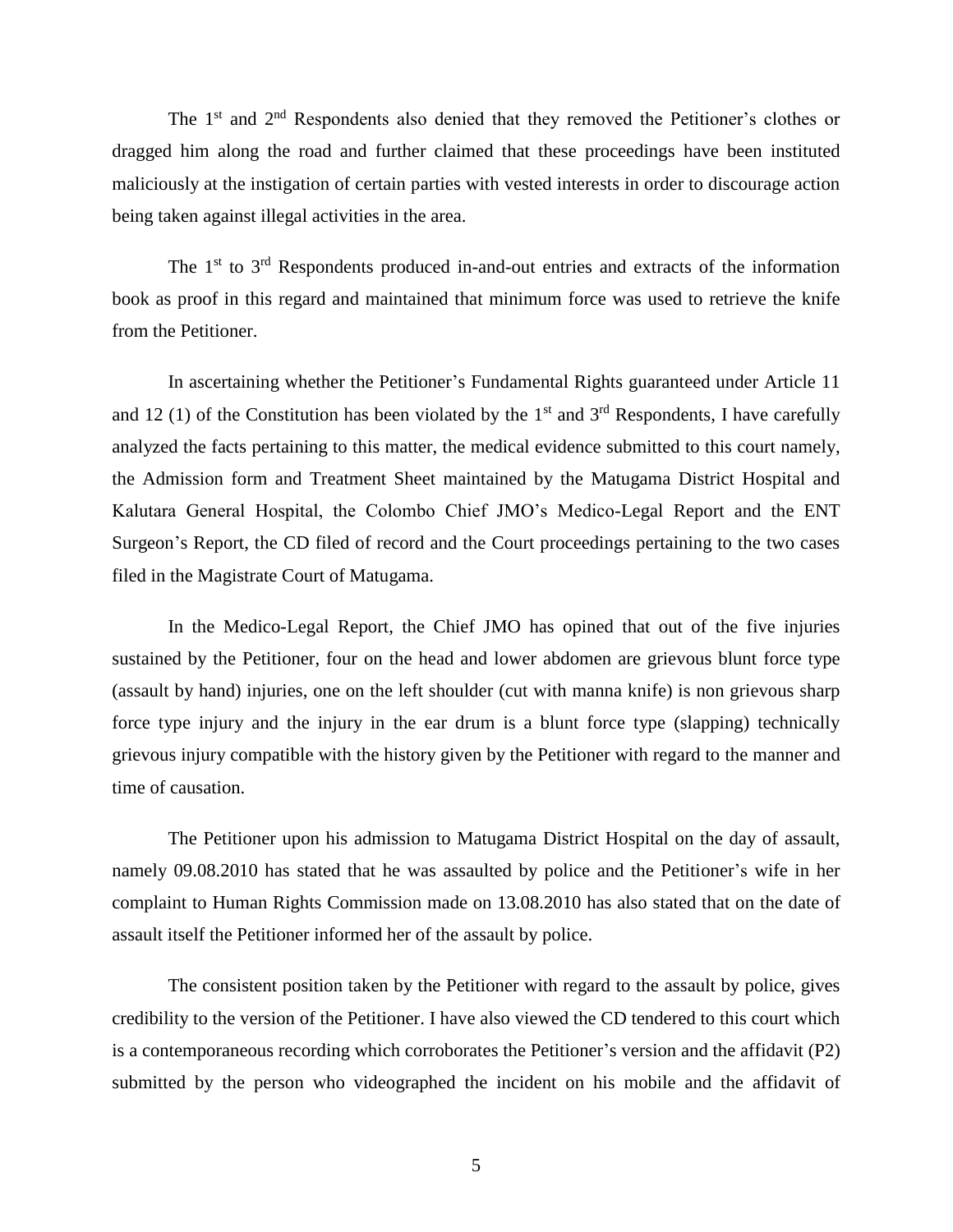another villager (P3) and also the submissions made by the Counsel for the Petitioner in the Magistrate Court of Matugama pertaining to the assault by the police (P4).

I have also carefully analyzed the version of the  $1<sup>st</sup>$  to  $3<sup>rd</sup>$  Respondents, the stand, that  $2<sup>nd</sup>$ Respondent acted as a decoy, the bare denial of the allegation of demanding toddy, use of minimum force by the  $1<sup>st</sup>$  and  $2<sup>nd</sup>$  Respondents on the Petitioner to retrieve the knife, the two B Reports filed in the Magistrate Court especially, the account given by the OIC of the Station pertaining to the conduct of the Petitioner being an affront to conducting raids and justifying the 1<sup>st</sup> and 2<sup>nd</sup> Respondents version, the List of productions, the proceedings in the Magistrate Court case (P4 and P5), airing of the CD by a media channel, the interdiction and reinstatement of the Respondents and disciplinary proceedings currently proceeding against the 1<sup>st</sup> and 2<sup>nd</sup> Respondents.

On a careful consideration of the available evidence, I accept the Petitioner's version which appears to be true and supported by cogent evidence including medical evidence and reject the version of the Respondents.

Before proceeding further, I wish to advert that the main allegation of the Petitioner is against the  $1<sup>st</sup>$  and  $2<sup>nd</sup>$  Respondents. There is no evidence to implicate the involvement of the  $3<sup>rd</sup>$ Respondent. Therefore I observe that the Petitioner's Fundamental Rights have not been violated by the 3rd Respondent.

This Court granted Petitioner leave to proceed for the alleged violation of Article 11 and 12 (1) of the Constitution.

Article 11 provides that "No person shall be subjected to torture or to cruel, inhuman or degrading treatment or punishment."

Article 12(1) provides that "all persons are equal before law and are entitled to the equal protection of the law."

In a plethora of cases, this Court has unhesitantly condemned acts of torture whenever they were proved to have occurred and has held such acts violate Article 11 of the Constitution.

Athukorale J (with Sharvananda CJ and de Alwis J agreeing) in **Amal Sudath Silva Vs Kodithuwakku [1987] 2 SLR 119** at page 126 held, that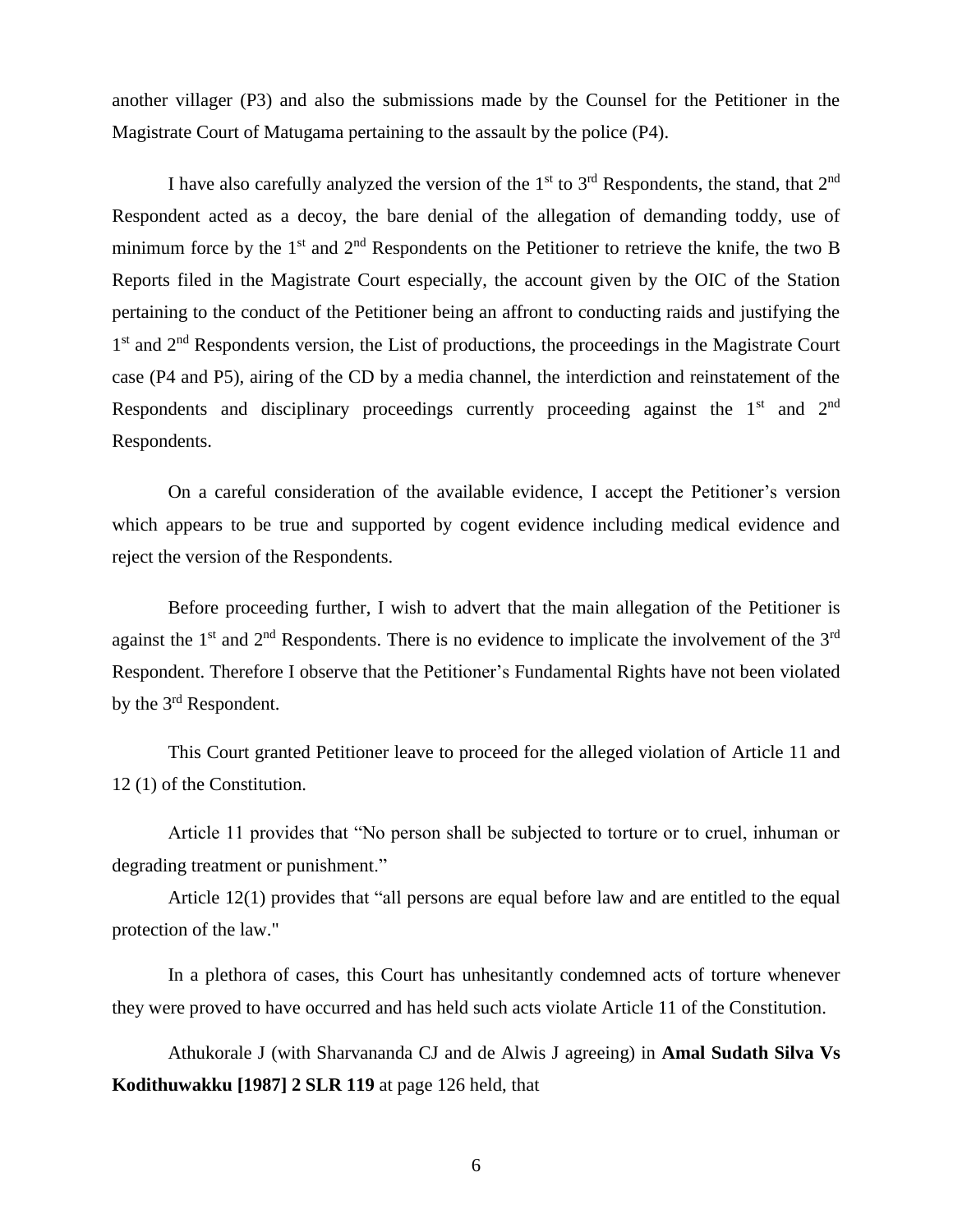"Article 11 of our Constitution mandates that no person shall be subjected to torture, or to cruel, inhuman or degrading treatment or punishment. It prohibits every person from inflicting torturesome, cruel or inhuman treatment on another. It is an absolute fundamental right subject to no restriction or limitation…….. *The police force, being an organ of the State, is enjoined by the constitution to secure & advance this right…………...* It is therefore the duty of this court to protect and defend this right jealously to its, fullest measure with a view to ensuring that this right which is declared and intended to be fundamental is always kept fundamental and that the executive by its action does not reduce it to a mere illusion…" (emphasis added)

Shirani Thilakawardena J (with S.N.Silva CJ and Ratnayake J agreeing) in **Nandapala Vs Sergeant Sunil SC(FR)224/2006 S.C.M. 27.04.2009**, repeating Plato's timeless quotation 'Quis Custodiet ipsos custodes?" or "who will guard the guardians" went on to state, I quote,

> "There are both direct and indirect consequences to the Police, to Society and ultimately, to the Rule of law, that result from the systematic failures within the Police service…… We see violence like that which was apparent in the present case perpetrated with total impunity by certain police officers against civilians, to secure bribes, to extract public punishments for private disputes or often, for seemingly no reason at all other than to taunt and harass the public with "a show" of their unchecked police powers, such power ultimately blinding them to their own corruption. Power that were vested in them by the donning of uniforms to separate them and identify them as upholders of the Rule of Law are sadly used instead to subdue and pervert it…."

In the case referred to above, the van that the Petitioner was travelling was stopped at a check point to conduct a search of the vehicle and interrogate the vehicle's occupants. The Petitioner and the other occupants of the vehicle were taken into police custody, brought to the police station and brutally assaulted. It was later revealed that the Petitioner and the other occupants were not involved in any criminal activity nor robbery as accused at the time of arrest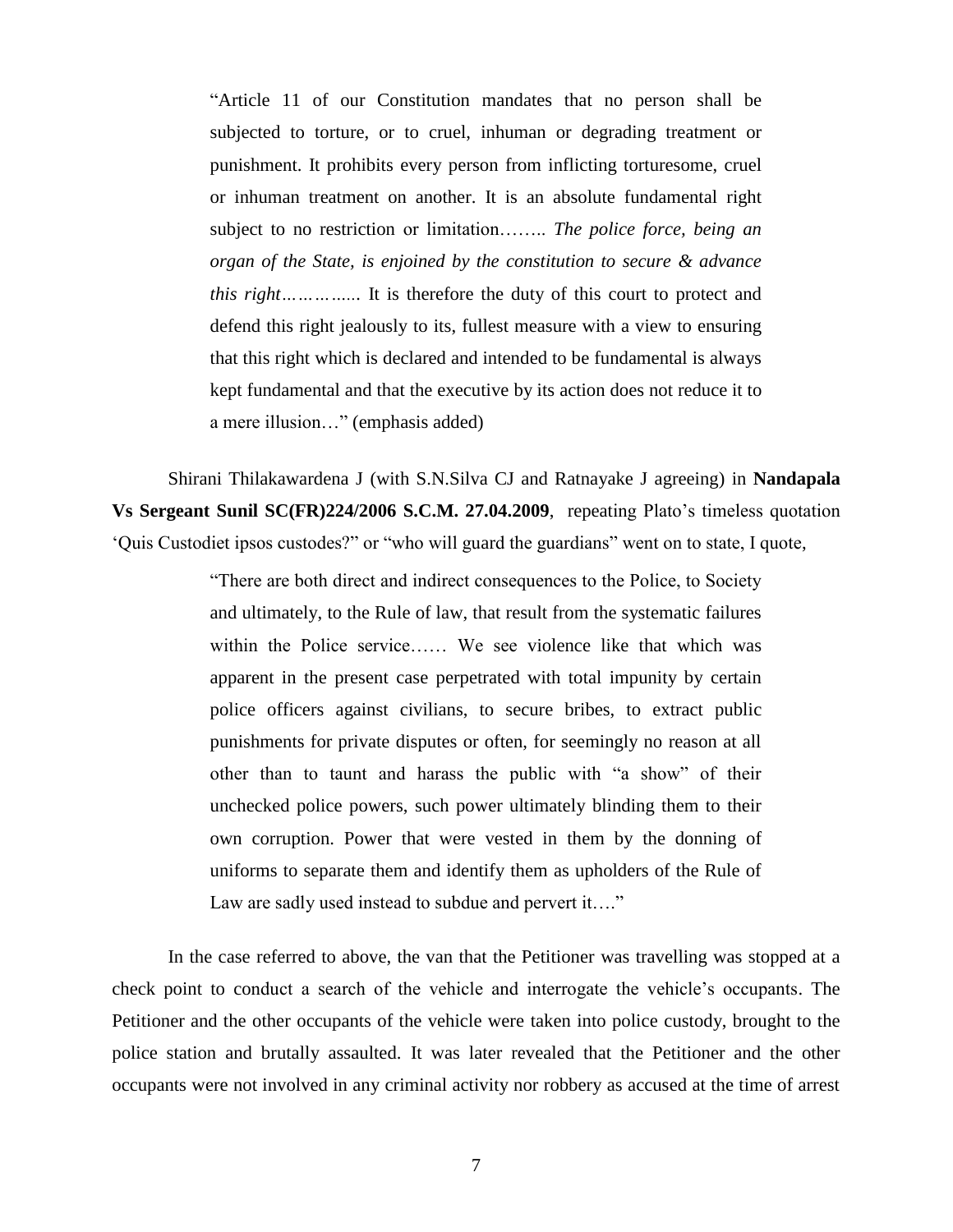but were returning after attending to their legitimate furniture business and there was no justification for the conduct of the police.

Kulatunge J (with Ramanathan J and Wadugodapitiya J agreeing) in **Ratnasiri and another Vs Devasurendran [1994] 3 SLR page 127** at page 134 held,

> "On the basis of the evidence which I accept, I hold that the Petitioners were whilst they remained in police custody, subjected to treatment "which caused severe pain or suffering" to them (both physical and mental) without lawful sanction, which treatment constitutes "an aggravated form of inhuman treatment or punishment which grossly humiliates the individuals before others" and that such treatment is violative of the Petitioner's rights under Article 11 of the Constitution."

The Honorable Judge also referred to the judgment of Amerasinghe J in W.M.K. Silva Vs Chairman Fertilizer Corporation [1989] 2 SLR page 393 and other commentaries in deciding, that the Petitioners of the above referred case, a driver and a conducter of a private omnibus who had an altercation with the Respondent police officer in civil with regard to insurance of a bus ticket which ended up in a brawl in the bus were subjected to inhuman treatment when at the police station the police officers acting under the colour of office assaulted the Petitioners.

Justice A.R.B. Amerasinghe in his book "Our Fundamental Rights of Personal Security and Physical Liberty" at page 28 stated,

> "Something might be degrading in the relevant sense, if it grossly humiliates an individual before others, or drives him to act against his will or conscience",

Shirani Bandaranayake J (with G.P.S.de Silva CJ and Coomaraswamy J agreeing) in **Abeywickrema V Gunaratne [1997] 3 SLR page 225** expressed the view that,

> "when a man who made an endeavor to earn his living by carrying on an honest occupation, is taken into custody, assaulted and locked up in a cell in my view he has been subjected to degrading treatment"

In the case referred to above the Police assaulted and arrested a three-wheel driver who had taken a passenger on hire to the Police Station, on the pretext that he was under the influence of liquor.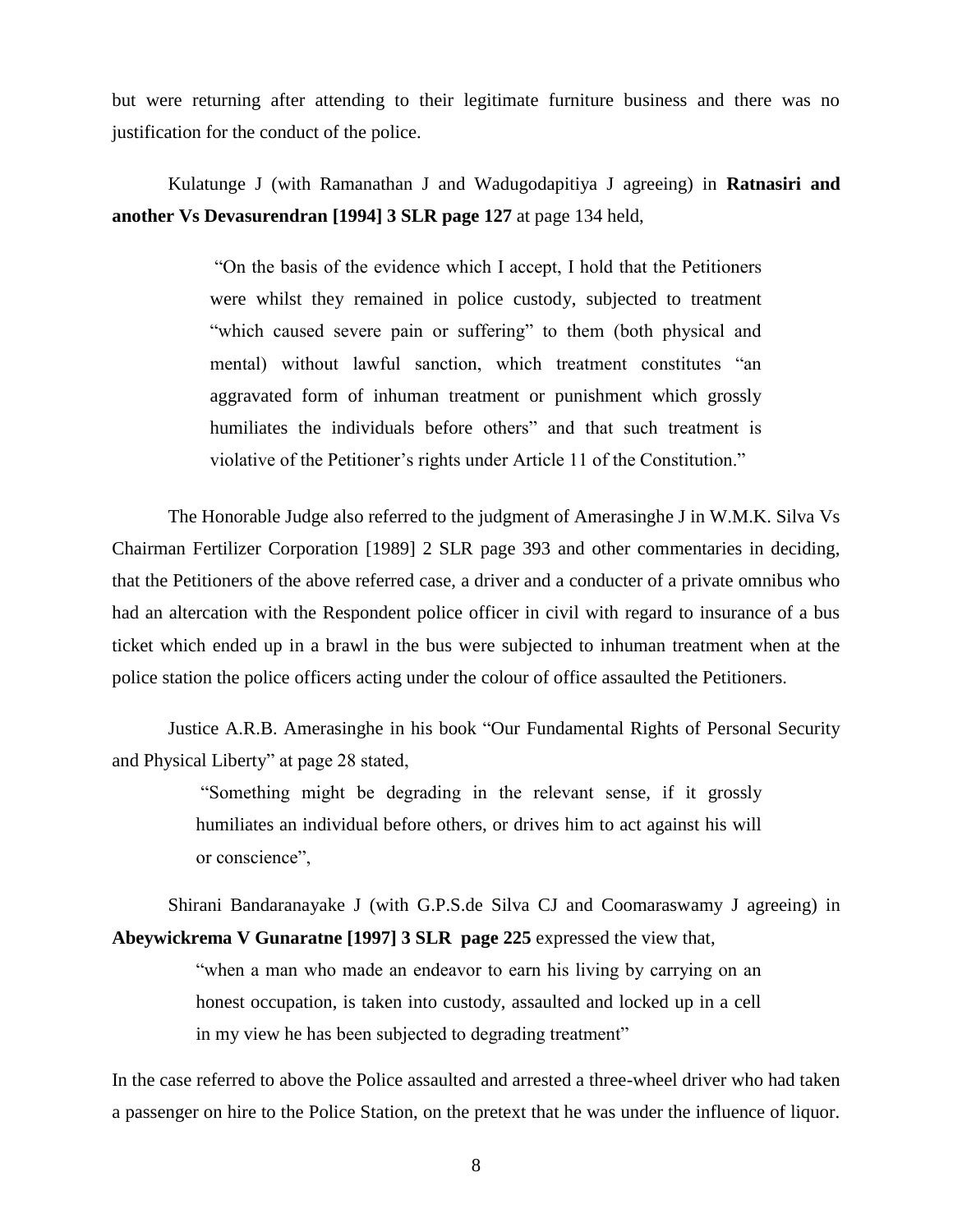The MLR showed that the Petitioner had not consumed any liquor. There was no complaint made against the Petitioner and there were no reasons at all to suspect the Petitioner of having committed any offence, therefore after obtaining the AJMO's Report there was no reason at all for detaining the Petitioner and held that the Respondents in that case violated the Petitioner's rights under Article 11 of the Constitution.

In **Suppaiah Sivakumar Vs Sergeant Jayaratne SC(FR)56/2012 S.C.M. 26.07.2018** Aluwihare P.C. J in holding that the Respondents violated the Petitioner's rights under Article 11 and 12 (1) of the Constitution stated,

> "the Petitioner was an ordinary citizen out there enjoying Theru celebrations with his family when the Respondents assaulted him. He was dragged along the road and proclaimed to be an offender in front of his relatives and the general public. When a man is assaulted, taken into custody, and locked up in a cell, simply because he happened to be in the vicinity of a riot, in my view, he has been subjected to "degrading treatment". The medical reports forwarded by the Kandy Hospital corroborates the physical suffering the Petitioner had to undergo on account of the Respondents' actions. The affidavits filed by his wife and the relatives further confirm that they witnessed the Petitioner being treated like an offender in front of the public. There can be no question that such a conduct caused humiliation to the Petitioner……"

In the present case, the  $1<sup>st</sup>$  and  $2<sup>nd</sup>$  Respondent police officers in civvies came to the place where the Petitioner, a toddy tapper was attending to his routine daily work, and demanded toddy and when informed that toddy was not available, verbally abused and assaulted the Petitioner and subsequently removed his outer garments and dragged him along the road with his hands tied at the back. The medical evidence, the affidavits, the video recording available before this Court, confirms the physical suffering, the mental agony and humiliation that the Petitioner had to undergo in public in the hands of the  $1<sup>st</sup>$  and  $2<sup>nd</sup>$  Respondents.

Based on the jurisprudence of our Courts in my view, the above conduct of the 1<sup>st</sup> and 2<sup>nd</sup> Respondents amount to "degrading treatment" and causing humiliation to the Petitioner before the general public.